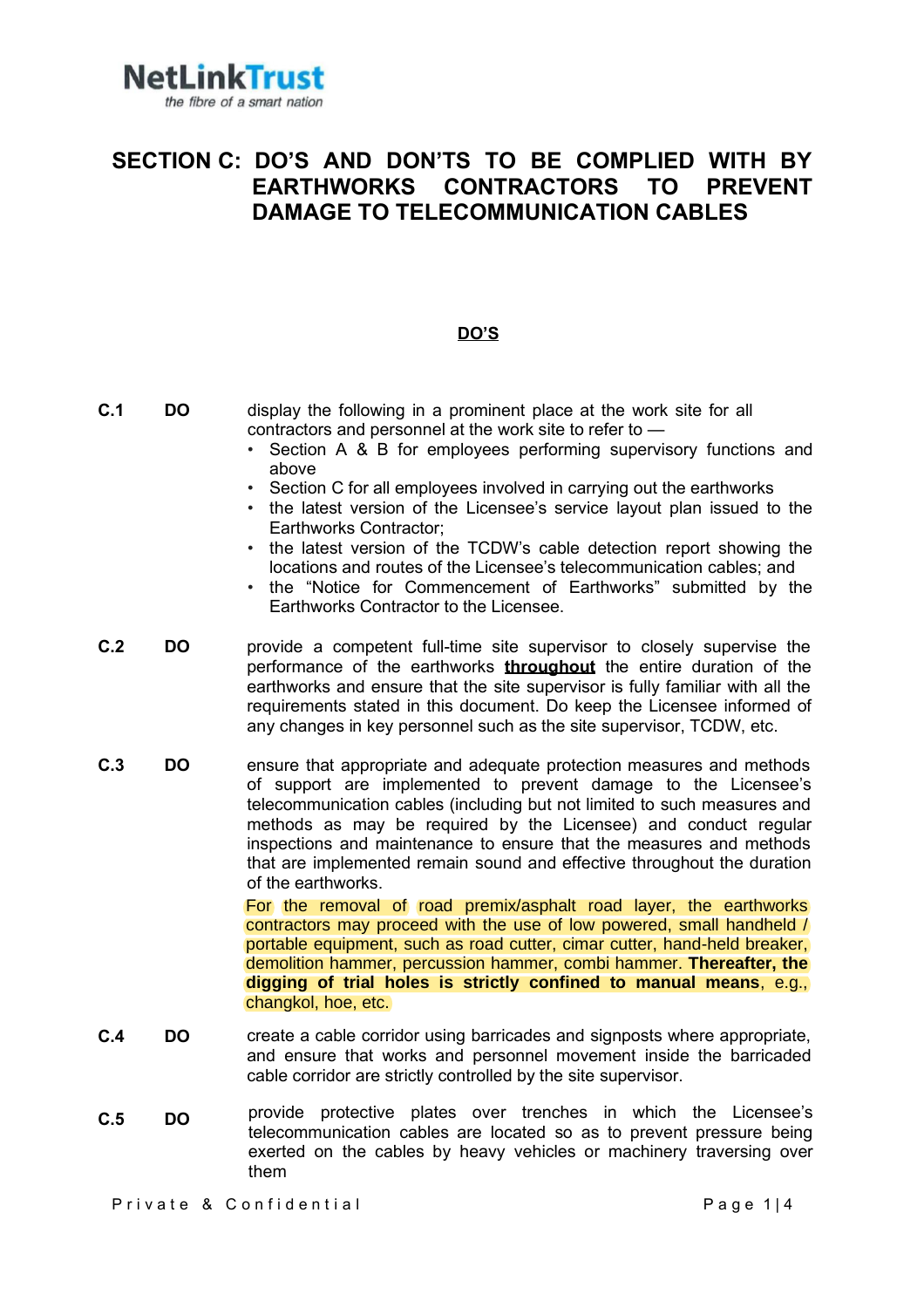## NetLinkTrust the fibre of a smart nation

- use earth mats instead of earth rods as far as possible. If earth rods have to be used, do ensure that they are driven into the ground away from the Licensee's telecommunication cables. C.6 DO
- C.7 DO ensure that all contractors and personnel at the work site are fully briefed on the locations and routes of the Licensee's telecommunication cables, including locations and routes of any diverted cables, throughout the entire vicinity of the proposed earthworks so that they are aware of the same. Do maintain records of all such briefings (including the date and time, venue, person conducting the briefing, contents of the briefing, and the names of the personnel who attended the briefing) and make them available to the Licensee upon request.
- C.8 DO grant the Licensee access to the work site to enable the Licensee to inspect the adequacy of the protection measures and methods of support implemented by the Earthworks Contractor, and to take any measures necessary to protect the Licensee's telecommunication cables from damage.
- C.9 DO notify and obtain the Licensee's prior written approval before any removing or dismantling any protection measures and methods of support for the Licensee's telecommunication cables and/or before backfilling the Licensee's telecommunication cables after the completion of the earthworks. It is recommended that Earthworks Contractors maintain photographic records of the entire dismantling and backfilling process.
- C.10 DO when demolishing, altering, shifting, severing or removing any tree, root, vegetation, rock, boulder, object, obstacle or other material (including manmade structures) which are within the vicinity of the Licensee's telecommunication cables, take all necessary precautions and exercise all due diligence to protect the Licensee's telecommunication cables from damage when carrying out such works.
- C.11 DO immediately halt all works and report to the Licensee any damage or suspected damage caused at any point in time to —
	- (a) the Licensee's telecommunication cables; and/or
	- (b) the ducts, pipes or other infrastructure housing or encasing the Licensee's telecommunication cables,

so as to enable the Licensee to take early action to address any possible disruption in telecommunication services resulting from such damage. The report shall be lodged with the Licensee by calling +65 66926830 during office hours and +65 97537533 after office hours.

C.12 DO monitor the soil conditions at the work site and check once every six<br>weeks for soil movement that may damage the Licensee's soil movement that may damage the Licensee's telecommunication cables or cause the locations or routes of the Licensee's telecommunication cables to be shifted or altered. Do provide appropriate and adequate soil control measures such as shoring and shuttering to prevent soil movement which may cause damage to the Licensee's telecommunication cables.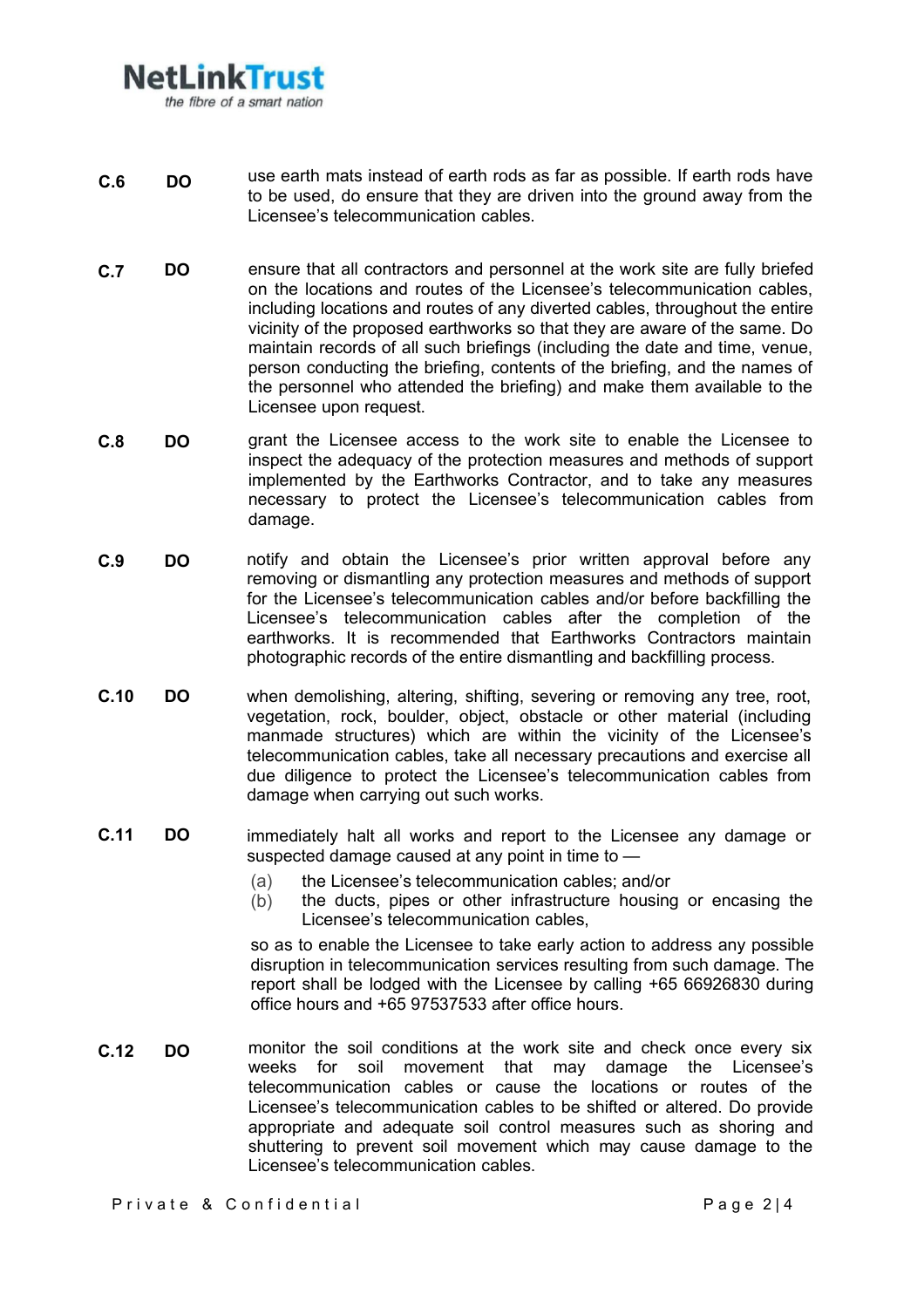# **NetLinkTrust**

the fibre of a smart nation

- C.13 DO where requested to do so by the Licensee or any relevant authority (including the Info-communications Media Development Authority), furnish all documents and information required to be prepared, submitted or maintained by the Earthworks Contractor as referred to in this document.
- consult the Licensee and seek the Licensee's assistance in the event that the Earthworks Contractor encounters any difficulty in complying with any of the requirements stated in this document, whether due to site conditions or otherwise. Under no circumstance should the Earthworks Contractor ignore or circumvent any of the requirements and/or take matters into its own hands. C.14 DO

#### DON'TS

- **C.15 DON'T** take any short cuts or omit any of the steps and actions required to be taken in Section A before commencing with the earthworks. In the event of cable diversion, don't take any action that may damage the Affected Cables unless and until all the steps and actions required to be taken in Section B have been carried out and express confirmation has been given by the Licensee that the Affected Cables have been diverted.
- C.16 DON'T assume that the Licensee's telecommunication cables are only located at any particular maximum depth (e.g. 1.5m) as the telecommunication cables may be located much deeper.
- C.17 DON'T assume that the Licensee's telecommunication cables run at a consistent depth throughout the entire vicinity of the earthworks as the depth of the telecommunication cables may vary (e.g. the telecommunication cables may be located very deep at the point where they under-cross a drain or canal, while being shallower elsewhere).
- C.18 DON'T assume that the Licensee's telecommunication cables run in a straightline path from manhole to manhole as the route of the telecommunication cables may detour or deviate (e.g. the telecommunication cables may be contoured around an existing underground feature).
- C.19 DON'T assume that all of the Licensee's telecommunication cables are housed within a single pipe/duct as the telecommunication cables may be deployed in different sets of pipes/ducts within the same area. Accordingly, all telecommunication cables within the vicinity of the earthworks must be accounted for and verified.
- C.20 DON'T park or place heavy vehicles equipment or machinery across over or along the location and routes of the telecommunication cables.
- C.21 DON'T dig trial holes using machinery or manual equipment with sharp pointed edges **after the removal** of road premix/asphalt road layer.
- C.22 DON'T open, remove or cover up any of the Licensee's manholes, equipment boxes or pedestal boxes with earth or any construction/building materials, equipment or machinery without obtaining the Licensee's prior written approval.